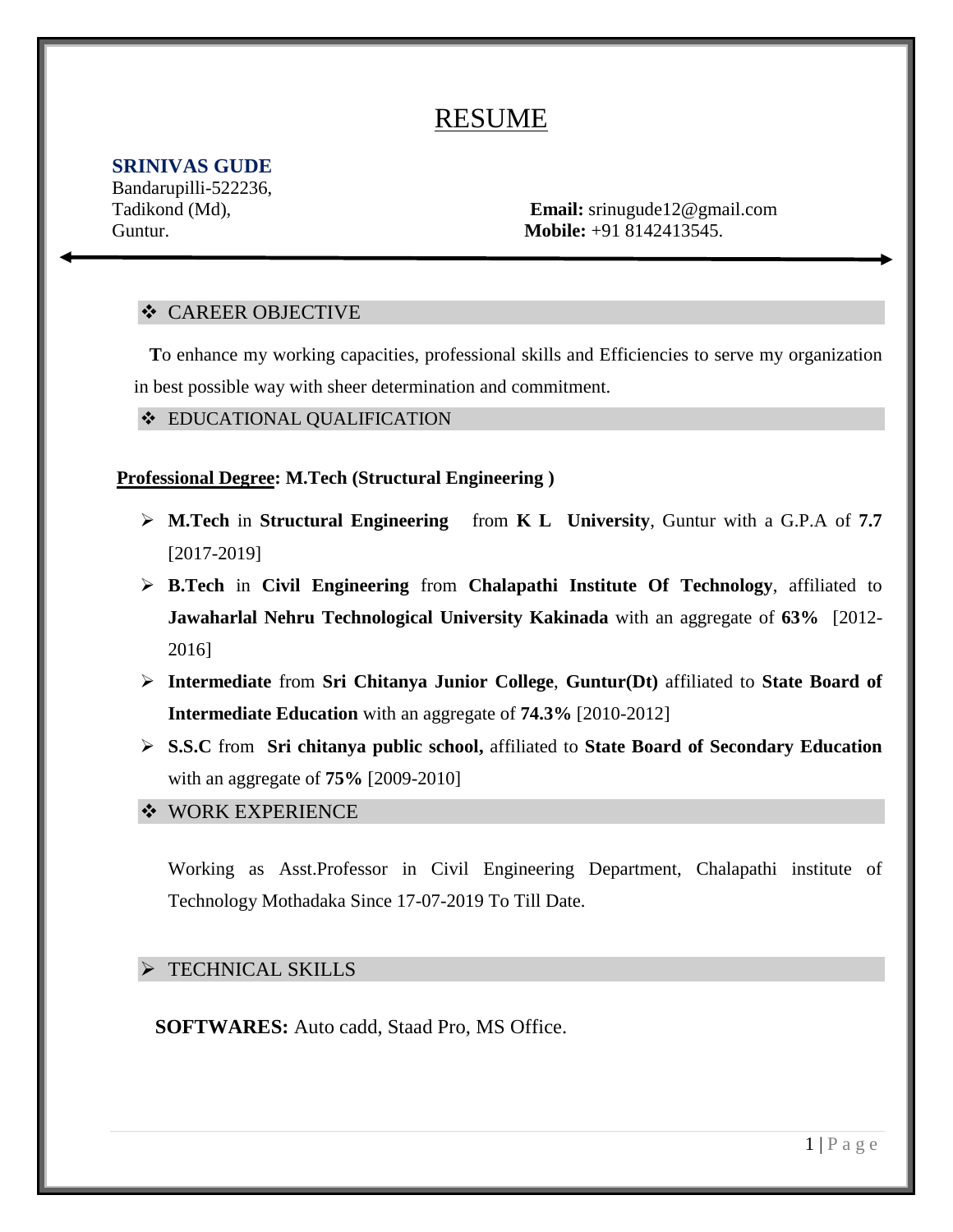#### **❖ PROJECT WORKS DONE**

- I have done project work at my M.Tech level on **"Experimental Investigation of GGBS based Geopolymer Concrete with Steel Fibers".**
- I have done my B.Tech project work on "**DESIGN AND ESTIMATION OF A PAVEMENTS-CHALAPATHI TOWNSHIP"** from Transportation Engineering.

#### LIST OF JOURNALS

 A journal published in **International Journal of Recent Technology and Engineering (IJRTE) Published by IFERP, Scopus Indexed Journal** with a title of "**Experimental Investigation of GGBS based Geopolymer Concrete with Steel Fibers"**

#### **MEMBERSHIPS**

- I have Membership in International Society for Research and Development **( ISRD)**
- I have Membership in International Association of Engineers **( IAENG)**

# **\*** ACHIEVEMENTS

- Presented a paper on **"Experimental Investigation of GGBS based Geopolymer Concrete with Steel Fibers" in 2nd International Conference on Advances in Civil Engineering,** organized by department of civil engineering, **K L University**, Guntur (21-23 March 2019).
- Organized as FOOD **Committee, in 2nd International Conference on Advances in Civil Engineering,** organized by department of civil engineering, **K L University**, Guntur (21-23 March 2019).
- Participated in a National level workshop on **"Design of special structures and Research methodology"** organized by department of civil engineering, **K L University**, Guntur (5-6 February 2018).
- Participated in a National level workshop on **"Emerging Technologies in Civil Engineering"** organized by department of civil engineering, **K L University**, Guntur (1 December 2018).
- Participated in a seminar on **"Recent Advances in Pavements for Infrastructure Development"** organized by department of civil engineering, **R.V.R. & J.C. College of Engineering**, and **Indian Geotechnical society Guntur chapter** held on 19<sup>th</sup> march 2106.
- > Won 1<sup>st</sup> prize in Model Making at Chalapathi Institute of technology, Guntur at UDGHOSH-2016.